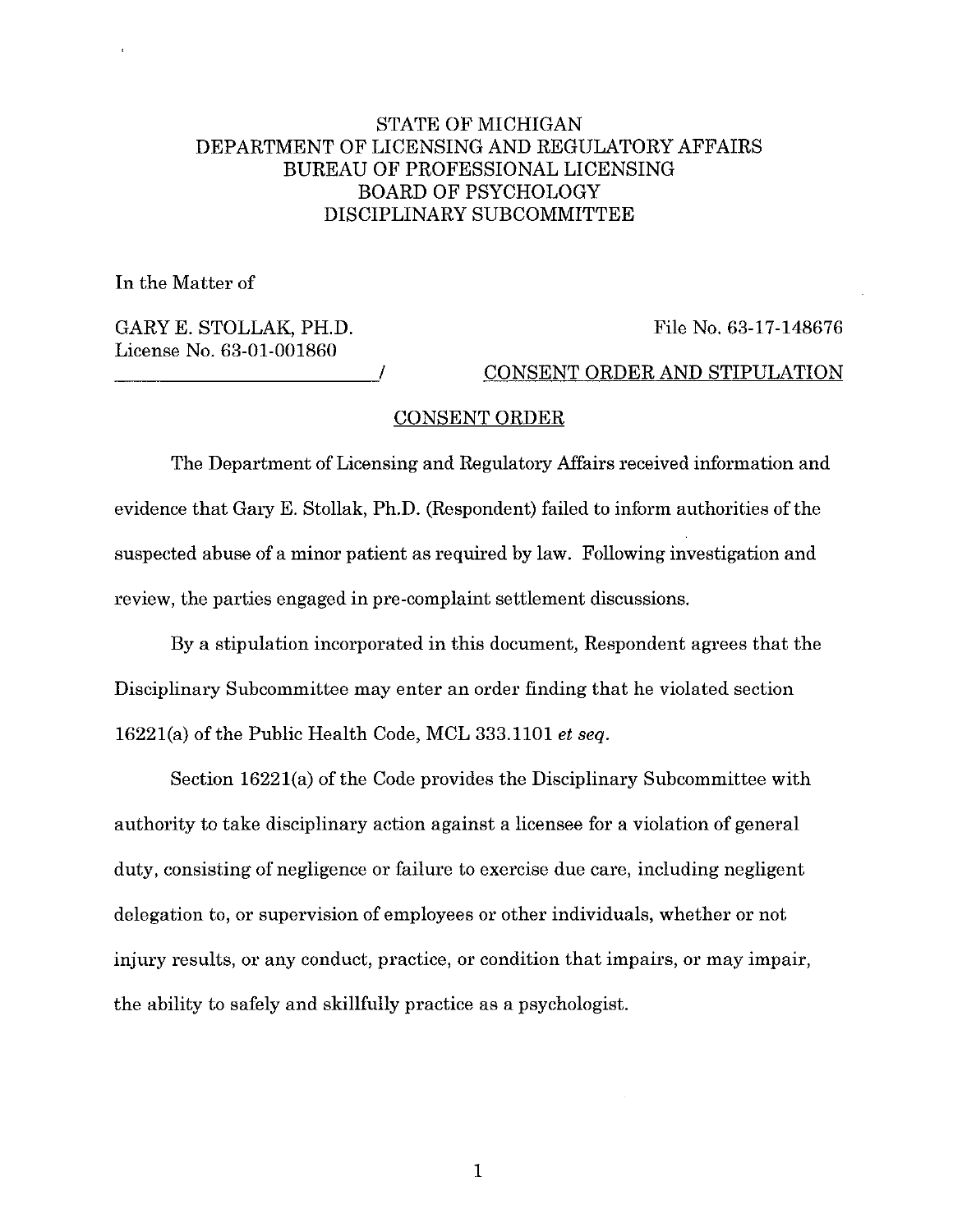Section 16226 of the Code authorizes the Disciplinary Subcommittee to impose sanctions against a person licensed by the Board if, after the opportunity for a hearing, the Disciplinary Subcommittee determines that the licensee violated one or more subdivisions of section 16221.

Section 16231(5) of the Code provides that the Department may submit a stipulation and final order to the Disciplinary Subcommittee for approval if an agreement is reached at any time during an investigation or following the issuance of a complaint.

The parties stipulate that the Disciplinary Subcommittee may execute this consent order for the purpose of resolving this matter without the filing of an administrative complaint against Respondent.

The Disciplinary Subcommittee reviewed the stipulation incorporated in this document and agrees the public interest is best served by resolution of this matter without further administrative process. Therefore, the Subcommittee finds that the factual allegations and violations set forth in the stipulation are true and that Respondent violated section 16221(a) of the Public Health Code.

Accordingly, for this violation, IT IS ORDERED:

Respondent's license to practice psychology is PERMANENTLY SURRENDERED on the effective date of this order. The license shall not be renewed, reinstated, reissued, or reactivated, limited or otherwise, at any future date.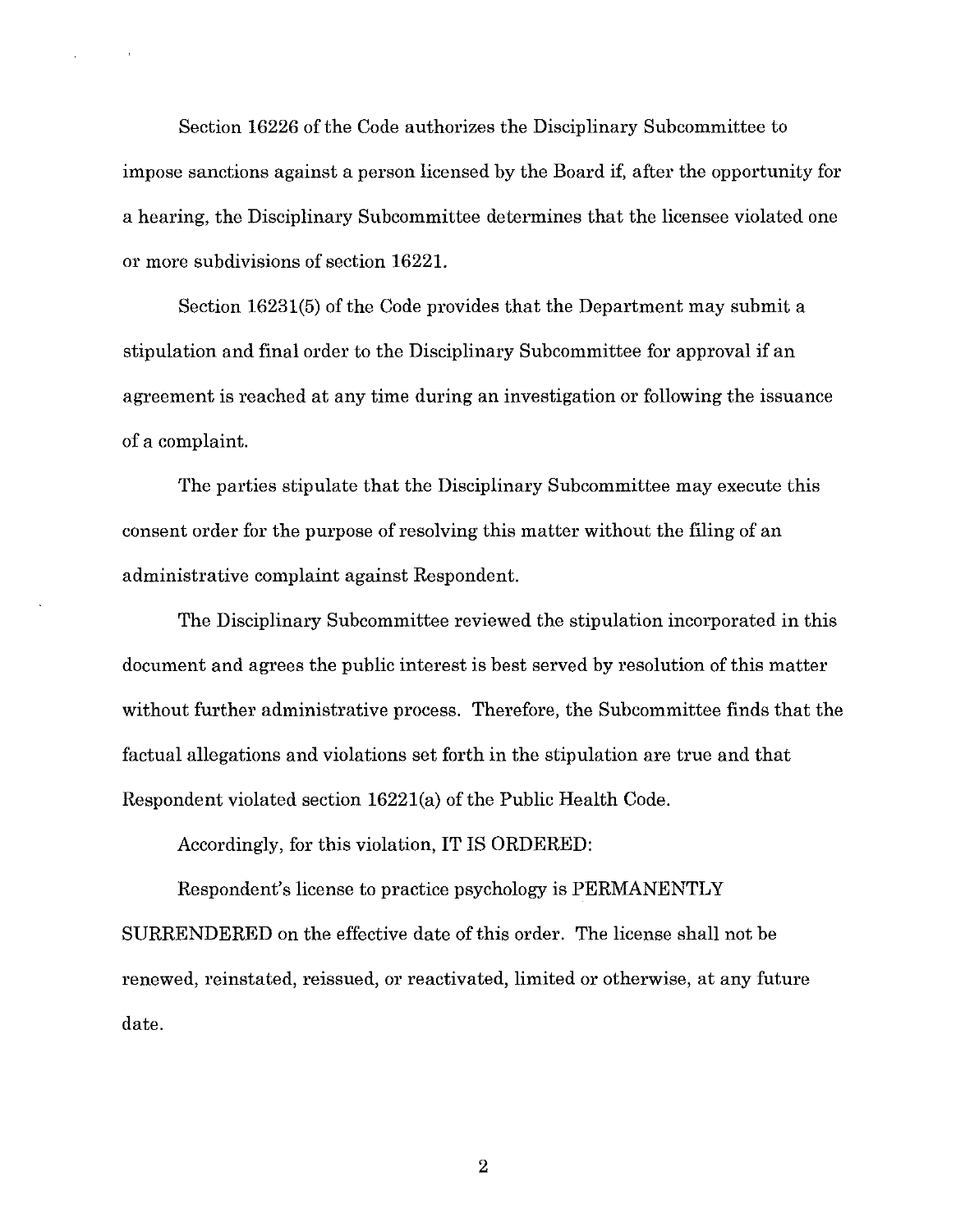If Respondent violates any term or condition set forth in this order, Respondent will be in violation of Mich Admin Code, R 338.1632, and section 16221(h) of the Public Health Code.

 $Signed on$   $27$   $849$   $2018$ 

## MICHIGAN BOARD OF PSYCHOLOGY

 $\mathcal{B} \mathcal{Y}$  -  $\mathcal{U}/\mathcal{U}$  and  $\mathcal{Y}$ Chairperson, Discipling

## **STIPULATION**

The parties negotiated a settlement and agree to the following:

1. Respondent desires to resolve and settle all issues related to this matter, in lieu of disputing the disciplinary action in a contested case hearing.

2. Respondent does not contest the allegations of fact and law in the above consent order. Respondent understands that, by pleading no contest, he does not admit the truth of the allegations but agrees that the Disciplinary Subcommittee may treat the allegations as true for resolution of this matter and may enter an order treating the allegations as true.

3. The Department shall report this resolution as a disciplinary sanction to the National Practitioner Data Bank or any other entity, as required by state or federal law. This consent order and stipulation shall be subject to disclosure under the Michigan Freedom of Information Act, MCL 15.231 *et seq.*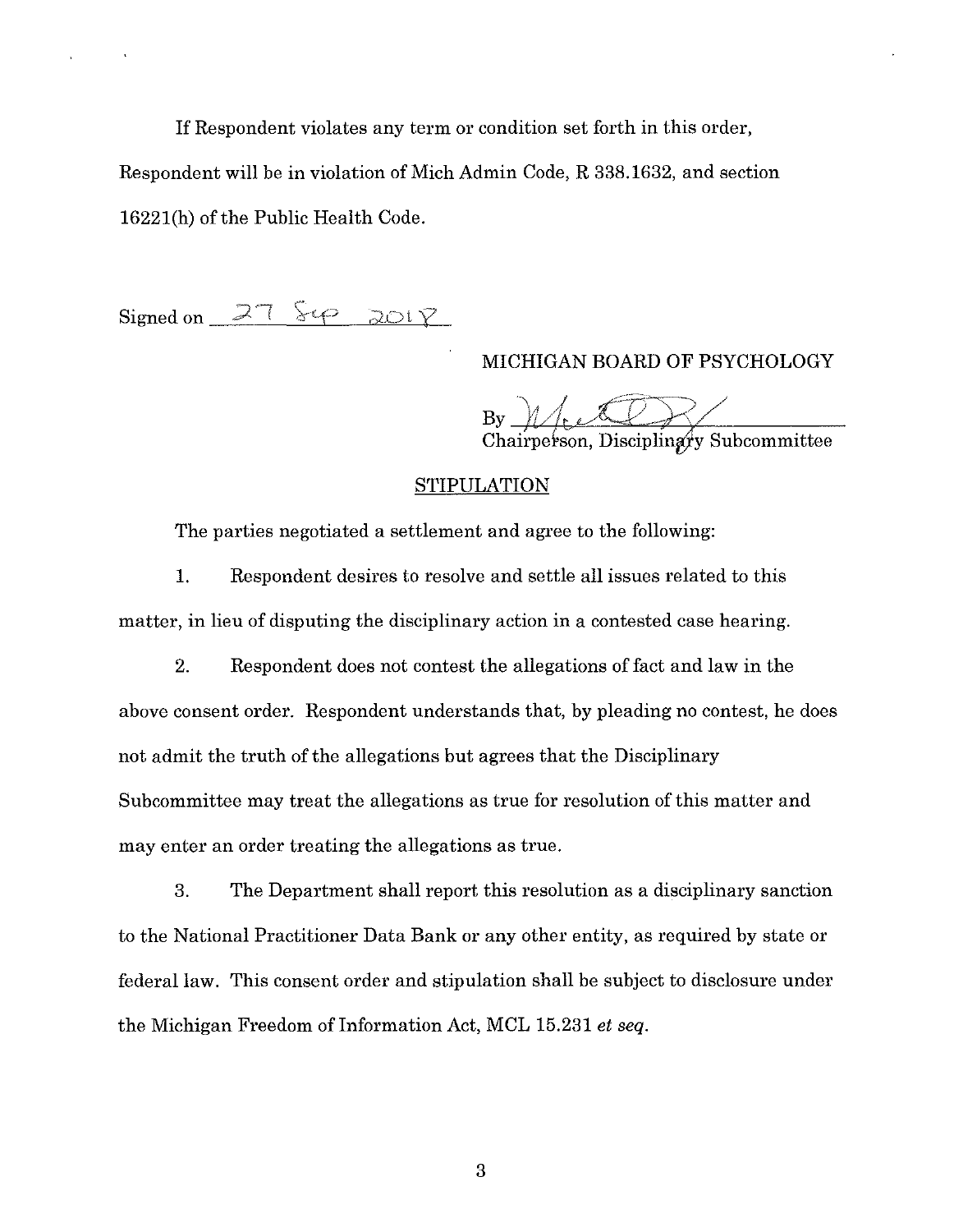4. Respondent understands and intends that by signing this stipulation, he is waiving his rights under the Public Health Code, rules promulgated thereunder, and the Administrative Procedures Act of 1969, MCL 24.201 *et seq.,* to (1) require the Department to prove the factual allegations and violations outlined above by presentation of evidence and legal authority, and (2) present a defense to the charges.

5. The Disciplinary Subcommittee may enter the above consent order. An attorney from the Licensing and Regulation Division may discuss this matter with the Disciplinary Subcommittee to recommend acceptance of this resolution.

6. The parties considered the following factors in reaching this agreement:

> A. Due to medical issues, Respondent has retired from practice.

7. Respondent freely consents to this order and stipulation without pressure or duress. He acknowledges that he has had an opportunity to seek independent legal advice and review this agreement with counsel of his own choosing.

8. The above consent order is approved as to form and substance by Respondent and the Department, and may be entered as a final order of the Disciplinary Subcommittee in this matter. The parties reserve the right to further administrative proceedings without prejudice to either party if the Disciplinary Subcommittee rejects the proposed consent order.